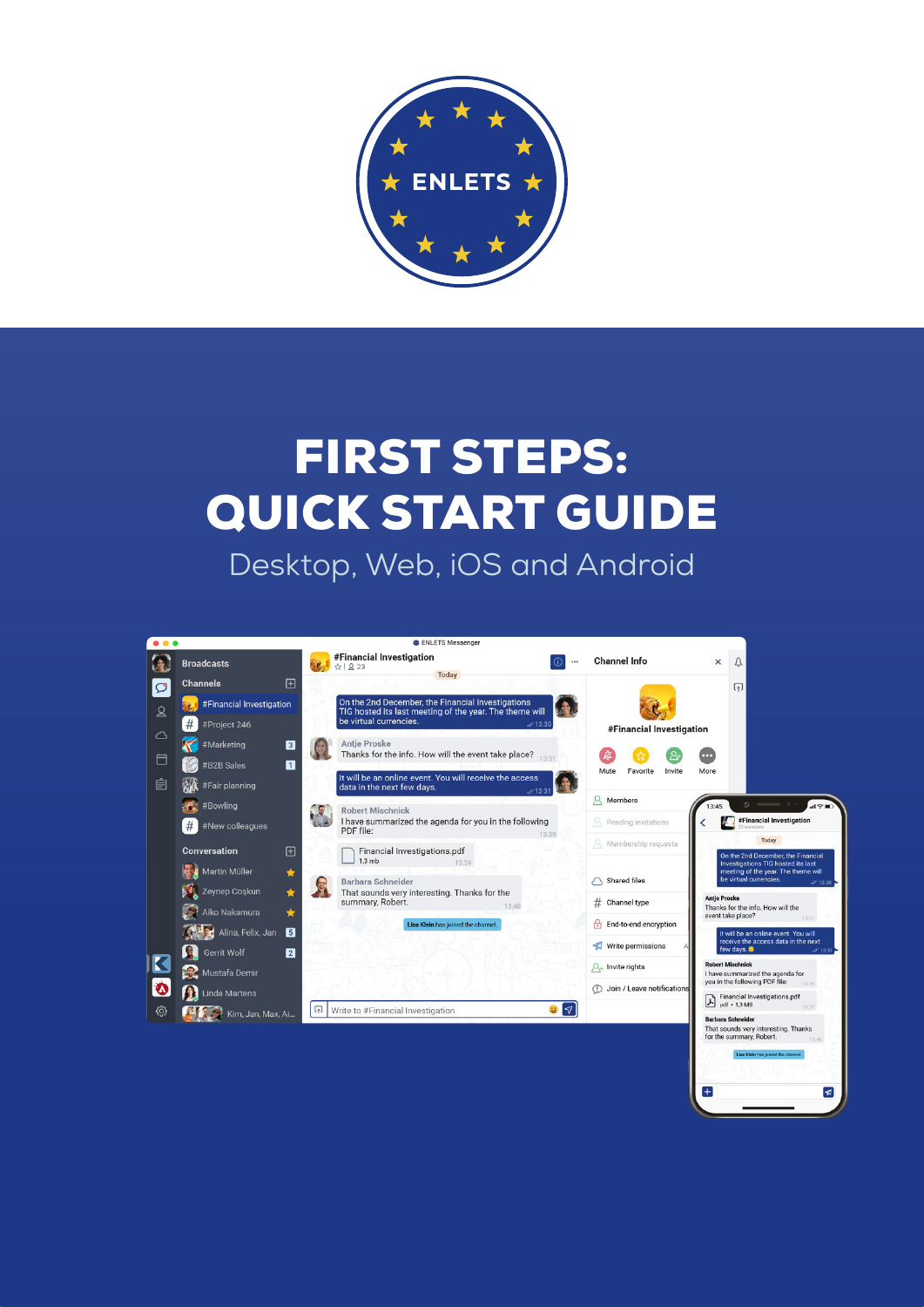

# ENLETS welcomes you

Key received from your administrator?

Then start from **point 1**.

Activation received by e-mail?

Follow the instructions in the mail and then continue from **point 3**.



### **Install ENLETS Messenger**

You can get ENLETS Messenger as an app from the Google Play Store for Android or the Apple App Store for iOS devices.

To install the desktop client (Windows or macOS), please use the download at: **www.stashcat.com/app-downloads**

You can also use ENLETS Messenger without installation at app.stashcat.com in the browser.



#### Complete registration

- Open ENLETS Messenger in your browser, desktop client, or Android or iOS app. **Example te registration<br>
2 x Open ENLETS Messenger in your browser, desktop client, or Android<br>
2 x Please enter your registration key".<br>
2 Please enter your registration key and follow the further instructions.** 
	-
	-



#### Use via desktop client, Android or iOS app

- x Open the desktop client, Android app, or iOS app.
- $\cdot$  Enter your e-mail address and click "Next".
- Now enter your password to log in.

#### Use via browser

- x First go to the page **app.stashcat.com**.
- $\cdot$  Enter your e-mail address and click "Next".
- Now enter your password to log in.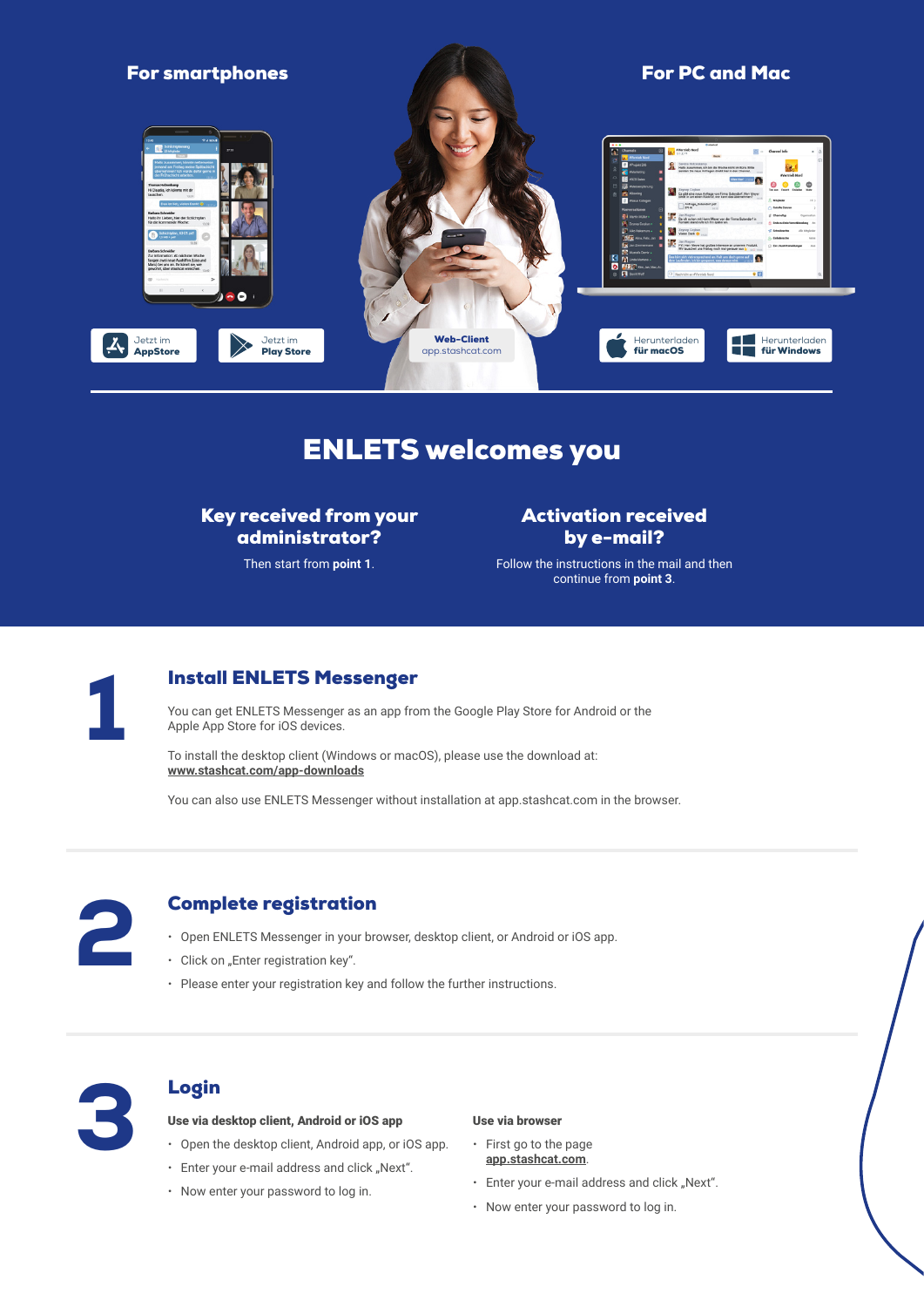

# Entering the encryption password

When you registered for ENLETS Messenger, you set an encryption password for end-to-end encryption. This must be entered in addition to the account password.

#### 2nd variant: Activation by another device

If you are already using another device that is logged into ENLETS Messenger, you can use it to activate another device.

- Log in to ENLETS Messenger and instead of entering the encryption password, click "Through another device".
- On the already activated device, agree that this device may be used to activate the new device.
- x On the new device, enter the 6-digit code that is displayed on the already activated device.
- x After entering it, your device will be activated automatically.



### Invite other users (Only for administrators in the web or desktop client)

- x Click on the small gear icon at the bottom left.
- $\cdot$  Then select "Organization settings".
- Click on "New User" in the upper right corner.
- x Enter the required information and assign a user role to the user. ENLETS Messenger offers the possibility to define custom user roles for your organization (see Permissions).
- · Click "Add User."
- \* If an email address was stored for a user during creation, an email will automatically be sent to the user when creation is complete. If no email address was created, the user must obtain their registration key by another means (see "Creating a registration letter").



### Manage users (Only for administrators in the web or desktop client)

#### Change user information

- Click on the small gear icon at the bottom left.
- $\cdot$  Then select "Organization settings".
- Click on the "Users" tab.
- Click on the user you want to edit and then on the "Edit" button.
- $\cdot$  Confirm your changes by clicking "Edit".

#### Delete user

- $\cdot$  Click on the small gear icon at the bottom left.
- $\cdot$  Then select "Organization settings".
- Click on the "Users" tab.
- \* Move the mouse over the user you want to delete and click on the "trash can icon".